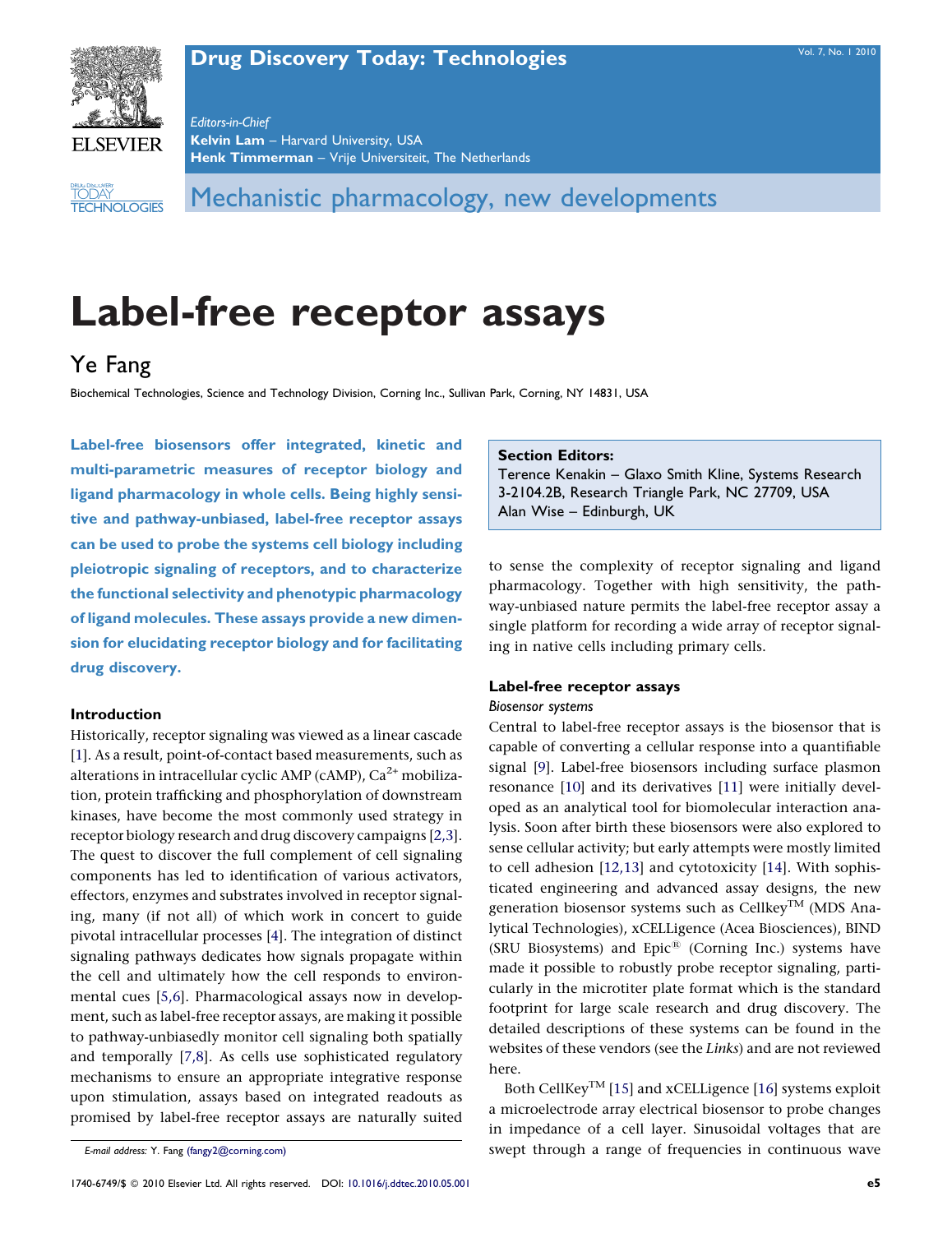mode are used to generate electric fields between the electrodes, which are impeded by the presence of cells.

Both SRU BIND [[17\]](#page-5-0) and Epic<sup>®</sup> [[18\]](#page-5-0) systems use a nanograting waveguide biosensor to characterize cellular responses. Lights that cover a range of wavelengths are used to generate a diffraction grating coupled waveguide resonance, thus leading to a surface-bound electromagnetic wave, which is perturbed by the presence of cells [\[18](#page-5-0)].

# Biosensor signals

Electrical biosensor uses a sophisticated algorithm to determine and separate two types of electrical currents, extracellular and transcellular currents [[15\]](#page-5-0). This is because of the fact that the cellular plasma membrane acts as an insulating barrier directing the current to flow between or beneath the cells. The flow of both currents is termed impedance. The cellular impedance is a measure of changes in the electrical conductivity or permeability of the cell layer, and the extracellular current is more robust than the transcellular current. Since the impedance is mostly a function of ionic environment surrounding or within the cells, the electric biosensor is largely sensitive to, and thus biased toward, changes in cellular morphology and ionic redistribution.

Optical biosensor mostly tracks changes in the central wavelength or angle (i.e. resonance wavelength or angle, respectively) of the biosensor resonant spectrum [\[8,18\]](#page-5-0). For resonant waveguide grating (RWG) systems such as  $Epic^{(8)}$  and SRU BIND, the resonance wavelength is a function of the local refractive index at or near the sensor surface, which is mostly proportional to the mass density and distribution of biomaterials within the cells. Receptor signaling often involves protein trafficking, microfilament remodeling, cell adhesion alterations and morphological changes of cells, all of which can lead to significant dynamic mass redistribution (DMR) [\[8](#page-5-0)]. Such redistribution is not random; instead, it is tightly regulated and is often dynamic both spatially and temporally. The biosensor simply acts as a noninvasive monitor to record the DMR in real time. Since most optical biosensors use longwavelength light for illumination, these biosensors are believed to be, or close to be, truly noninvasive. However, since most optical biosensors including SPR and RWG have limited detection volume because of the short penetration depth ( $\sim$ 200 nm) of the surface-bound evanescent wave, the cellular responses measured are often biased toward cellular changes within the bottom portion of cells [\[8](#page-5-0)].

#### Assay formats

Cell signaling propagates in several sequential waves, from the early responses including receptor activation, second messengers and protein trafficking, to the intermediate responses including de novo synthesis, exocytosis and gene expression alterations and to the late responses such as cell proliferation and survival. Label-free receptor assays are non-

e6 www.drugdiscoverytoday.com

invasive in general, thus permitting multiple assay formats to track the entire course of cell signaling in real time. The two common assay formats are costimulation and sequential stimulation assays [\[19\]](#page-5-0). Most label-free receptor assays are to probe the early processes of cell signaling.

## Label-free receptor assays for receptor biology

Cell signaling by membrane receptors is a coordinated relay of messages derived from environmental cues to intracellular effectors. It is evident that sophisticated regulatory mechanisms are utilized for cells to encode, process and integrate the information received. Common to label-free receptor assays is to record an integrated signal in real time of whole cells. Such integrated measurements often reflect the complexity of receptor signaling, permitting the study of the systems cell biology of receptors, the cross-talks between receptors, and the integration of receptor signaling.

#### Systems cell biology of receptors

The quest to discover the full complement of receptor signaling components has led to identification of various activators, effectors, enzymes and substrates. Pharmacological tools including small molecules and interference RNA have become widely available, thus making it possible to selectively perturb the cellular activities of many signaling proteins downstream of a receptor. Assays that measure point-of-contacts in the complexed signaling network are also useful for orthogonal confirmation. Thus, it is feasible to study the systems cell biology of receptors using an integrated and complex readout of whole cells as promised by label-free receptor assays.

The DMR assay using  $Epic^{\circledR}$  system was the first label-free receptor assay used to map the signaling and its network interactions of several receptors including epidermal growth factor (EGF) receptor [\[20](#page-5-0)]. The EGFR is one of the most wellstudied receptor tyrosine kinases. EGF binds to the receptor and stimulates its intrinsic protein-tyrosine kinase activity, initiating signal transduction that principally involves the MAPK cascades, Akt signaling, STAT activation and the  $PLC\gamma$ pathway. Using the EGF DMR signal in A431 cells as a readout, we found that EGFR signaling is cellular status dependent – quiescent cells respond more robustly to EGF than proliferating cells. The modulation profiles of an array of known modulators also linked several targets and cellular processes to the EGFR signaling. The EGFR signaling was found to require its intrinsic tyrosine kinase activity and to be mostly originated from the internalized receptors. The EGFR signaling also led to actin remodeling, dynamin- and clathrin-dependent receptor internalization and MEK pathway-mediated cell detachment (possibly via FAK).

A recent cellular impedance study for the EGFR in Cos7 cell, using the xCELLigence system, confirmed the ability of label-free receptor assays to probe the systems cell biology of the EGFR [\[21\]](#page-6-0). In this study, the authors claimed that the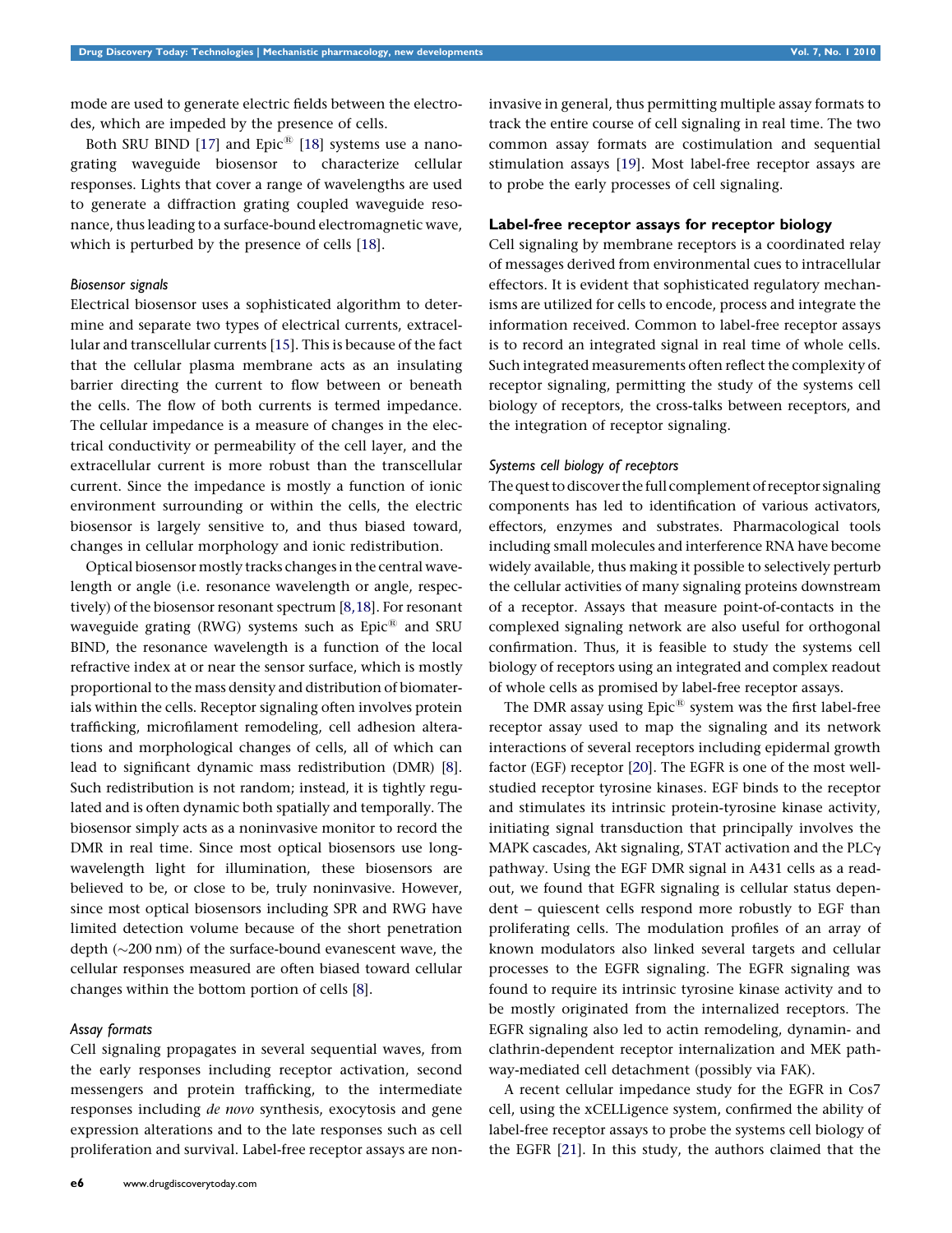impedance signal is a direct result of growth factor-induced morphological changes, and can be used as a quantitative readout for receptor tyrosine kinase activity in Cos7 cells. Both EGF and insulin-induced impedance signals were found to be correlated with the morphological changes of cells and levels of receptor autophosphorylation measured using fluorescent microscopy and enzyme-linked immunosorbent assay, respectively.

However, since the EGFR signaling consists of hundreds (if not thousands) of components which often display different temporal dynamics and spatial gradients [[4,5\]](#page-5-0), it will be naturally difficult to map out the full complement of signaling components using label-free receptor assays, and thus to fully comprehend the origin of the biosensor signal of the receptor. For this reason, label-free receptor assays are often referred to 'black box' [\[22,23\]](#page-6-0). However, the abovementioned studies suggest that it is quite promising for these assays to identify many important nodes in the receptor signaling network (Fig. 1).

# Pleiotropic signaling of receptors

G-protein-coupled receptors (GPCRs) have been and continue to be one of the richest families of drug targets. There are at least two key drivers for this. The first driver is the increasing numbers of orphan receptors being deorphanized, some of which have implications for human diseases. Examples are GPR3 for Alzheimer's disease [[24\]](#page-6-0) and GPR40 for diabetes [[25](#page-6-0)]. The second driver is associated with the recent realization that GPCRs are competent to elicit a rich array of cell signaling pathways (i.e. pleiotropic signaling) [[7,26\]](#page-5-0), and ligands might give operational biases to activate the receptor [\[27\]](#page-6-0). These pathway-biased ligands might open new revenues for drug discovery.

Label-free offers new means in discovering new receptor behaviors. Our recent DMR assays for endogenous bradykinin B<sub>2</sub> receptor in A431 cells showed that the receptor mediates signaling via at least dual pathways –  $G_{\alpha s}$ - and  $G_{\alpha q}$ -mediated signaling; and remarkably, the two signaling pathways counter-regulate each other [\[28\]](#page-6-0). Kostenis and her colleagues [\[29\]](#page-6-0) have found, using DMR assays and classical endpoint assays, that CRTH2 receptor utilizes its C-tail domain to silence its own signaling, and the C terminus dose not encode G protein specificity determinants. A CRTH2 mutant receptor lacking this domain displays paradoxically enhanced  $G_{\alpha i}$  and ERK1/2 activation.

# Signaling compartmentalization and cross-talks

Cell signaling specificity requires that signaling molecules encounter their intracellular interactants in the right place and at the right time. Cell surface receptors including GPCRs might preferentially locate within some cholesterol and sphingolipid-enriched microdomains. For example, the endogenous  $B_2$  receptor in A431 might be associated with



Figure 1. Schematic depiction of the ability of label-free receptor assays to detect crucial nodes in the signaling network of a receptor. Cells employ regulatory and compensatory pathways to fine tune their decision-making process. It is highly possible for label-free receptor assays to identify at least some of these important signaling nodes. For example, the binding of agonist 1 to the receptor A leads to two major pathways: the first one consists effectors E1a, E1b, E2, E3, leading to response R1, while another consists of E4, E5a, E5b, E6 and E7, leading to responses R2 and R3. The integration of the responses R1, R2 and R3 when occurred within the sensing zone of the biosensor leads to the DMR<sub>1</sub>. The effectors E1a and E1b form the crucial node N1, while E5a and E5b form another crucial node N2. Similarly, the activation of the receptor B by ligand 2 leads to activation of two pathways: the first one consists effectors E8a, E8b, E8c, E7 and E9, leading to the responses R2 and R3, while the second one consists of the effectors E10 and E11, leading to the response R4. The integration of R3 and R4 when occurred within the sensing zone of the biosensor leads to the DMR<sub>2</sub>. E8a, E8b and E8c form a crucial node N3 for the receptor B signaling.

such microdomains, since its signaling was found to be sensitive to cholesterol depletion [\[28](#page-6-0)].

Compartmentalization of enzymes in proximity to substrates is another means of spatially restricting cell signaling events [\[30\]](#page-6-0). As a result, distinct signaling pathways might undertake spatially different routes. For this reason, the activation of different pathways could lead to distinct biosensor signals, and the biosensor signals obtained can be used as 'signatures' to identify pathways being activated [[15,16,31\]](#page-5-0). Using the DMR assays, we [\[32\]](#page-6-0) found that the activation of endogenous  $G_q$ -coupled histamine  $H_1$  receptor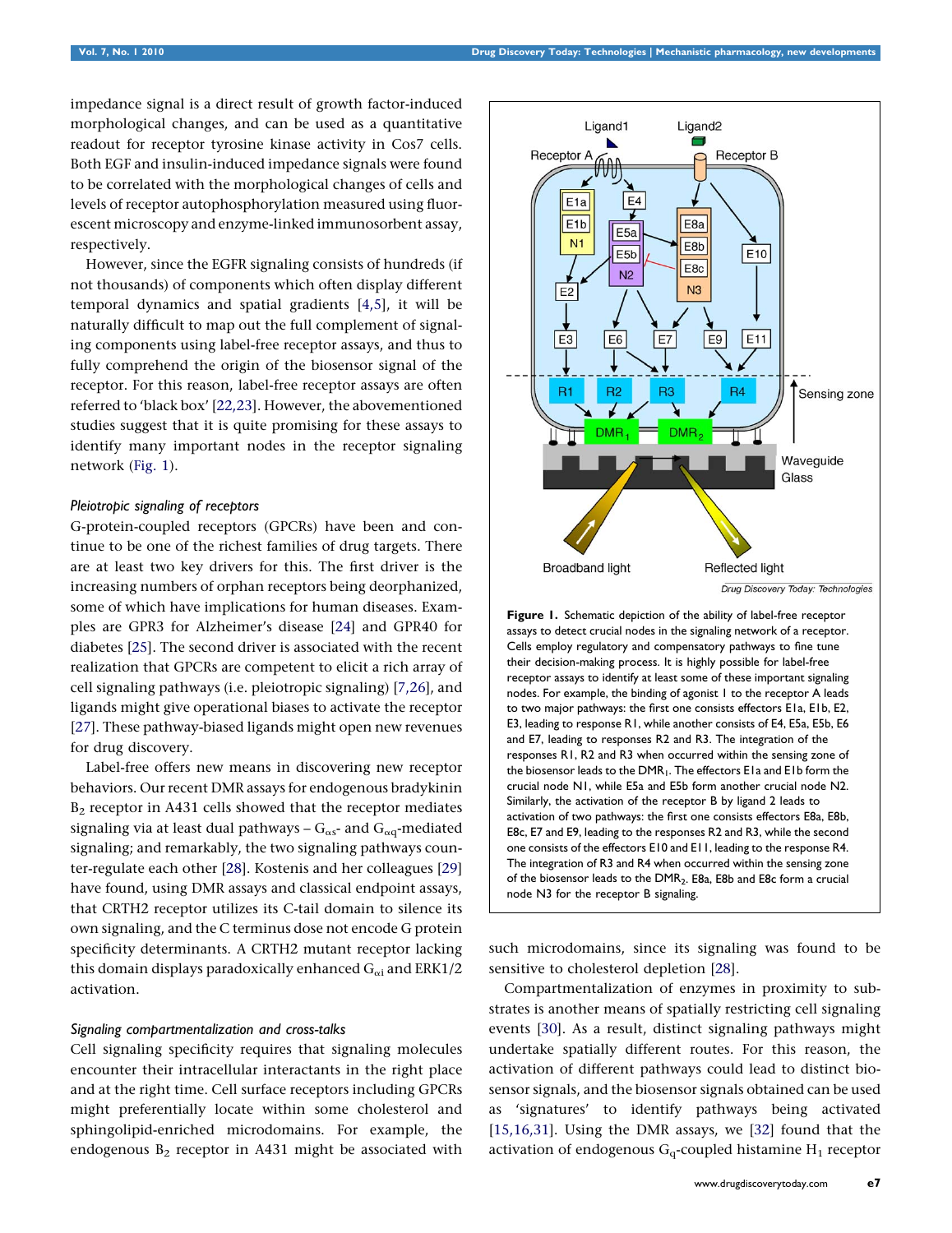in A431 led to a  $G_q$ -type DMR, while the activation of endogenous G<sub>s</sub>-coupled  $\beta_2$ -adrenergic receptor ( $\beta_2$ -AR) in the same cell led to a  $G_s$ -type DMR. The coactivation of both receptors by epinephrine and histamine led to a DMR signal that is close to the sum of both histamine and epinephrine DMR signals. This result suggests that both  $G_q$ - and  $G_s$ mediated signals undergo spatially distinct routes at the complex pathway level.

Cells use various regulatory and compensatory pathways to fine tune cellular responses. It is common for distinct receptors to cross-talk at multiple levels, including receptor oligomerization [[33\]](#page-6-0), interactions of intracellular signal transduction cascades [[34,35](#page-6-0)] and phosphorylation of receptors and regulatory proteins by kinases [\[36\]](#page-6-0). The cross-talk ensures the information exchange between pathways and allows the cells to make appropriate responses. The recent DMR study of A431 cells [[32\]](#page-6-0) showed that histamine slightly attenuated the epinephrine response, while epinephrine partially attenuated the histamine response. This result indicates that there are cross-talks between the epinephrine- and histamine-mediated signaling. Label-free receptor desensitization assays [\[37](#page-6-0)] showed that in A431 cells, the forskolin pretreatment heterologously desensitized  $G_{\alpha s}$  signaling, partially attenuated  $G_{\alpha q}$  signaling, but had complicate impacts on  $G_{\alpha i}$  signaling. This result suggests that adenylyl cyclase acts as an effective integrator for GPCR signaling.

#### Label-free receptor assays for ligand pharmacology

Central to drug development is the pharmacological characterization of drug molecules. Because of the rich behavior of receptors and the heterogeneity of signaling components in different cell types, drug molecules can have complicated pharmacology, including pathway-biased activity (i.e. functional selectivity), phenotypic pharmacology and polypharmacology. The possibility to have multiple efficacies for a given ligand makes it difficult in practice to systematically represent the ligand efficacy using pathway-biased approaches, because of the large number of possible signaling outputs [[2,3\]](#page-5-0). The ability to detect the integrated response of whole cells by endogenous receptors empowers the label-free assays to classify drug molecules in new dimensions [\[7,31,38](#page-5-0)].

#### Ligand-directed functional selectivity

The quest to fully characterize the pharmacological activity of drug molecules with a wide spectrum of point-of-contact and phenotypic assays has led to the discovery of novelpathway-biased activity of many ligands for increasing numbers of GPCRs. A classical example is the beta blocker propranolol. Propranolol was recently identified as an inverse agonist for  $G_{\alpha s}$  pathway, and also a  $\beta$ -arrestin-dependent extracellular signal regulated kinase (ERK) agonist [[39](#page-6-0)]. These pathway-biased activities might contribute to the complex therapeutic profiles of drug molecules.

Label-free receptor assays allow a greater array of changes in the receptor to be detected. Using the DMR assays, a panel of  $\beta$ <sub>2</sub>-AR ligands was characterized in quiescent A431 cells [[38\]](#page-6-0). Multi-parameter analysis revealed unique patterns in the characteristics of their corresponding DMR signals ([Fig. 2\)](#page-4-0). Full agonists such as epinephrine and isoproterenol gave rise to a DMR with maximum amplitudes, fast transition time but slow kinetics for the P-DMR event. In comparison, partial agonists such as catechol and halostachine led to a DMR signal with smaller amplitudes, slightly slower transition time but faster kinetics for the P-DMR event. Similarity analysis suggests that these parameters can be used to categorize the agonism activity of these molecules ([Fig. 2](#page-4-0)). Interestingly, the partial agonists catechol and pindolol bind to different portions of the binding pocket of the  $\beta_2$ -AR, triggering largely independent signaling. This is consistent with results obtained using both theoretical and biophysical approaches. Protein ensemble theory predicts a range of receptor active states, each of which could have its own signaling preference [\[40\]](#page-6-0). Biophysical studies suggest that for the  $\beta_2$ -AR ligand binding and receptor activation is a kinetically and conformationally complex process, and agonist binding and receptor conformational changes occur through a sequence of conformational intermediates [\[41,42](#page-6-0)].

The most notable finding from this study is the dual efficacies of the long-acting agonist salmeterol. Salmeterol resulted in a biphasic dose-dependent response, leading to two well-separated  $EC_{50}$  values. Salmeterol binds not only to the active site (Ser-204, Ser-207 and Asp-113) of the  $\beta_2$ -AR but also to its exosite, and results in a slow internalization of the  $\beta_2$ -AR [\[43](#page-6-0)]. Salmeterol was known to have dual efficacies: a very weak partial agonist for producing an effective interaction between the receptor and  $\beta$ -arrestin 2, and a full agonist of cAMP accumulation in C2C12 cells stably expressing the  $\beta_2$ -AR [[44\]](#page-6-0). In human kidney embryonic 293 cells, despite stimulating GRK-mediated receptor phosphorylation after 30 min to an extent similar to those observed with agonists of high intrinsic efficacy such as epinephrine, salmeterol of 50 nm did not induce significant  $\beta_2$ -AR internalization and was incapable of stimulating the translocation of green fluorescent protein-arrestin 2 chimera proteins to the cell surface [[45\]](#page-6-0).

Allosteric modulators that edit the behavior of the receptor toward agonists can also provide basis for functional selectivity. For example, neurokinin normally triggers  $G_s$  and  $G_q$ signaling via NK1 receptor. The cobinding with neurokinin of allosteric modulator LP1805 to the receptor led to enhanced  $G_q$  response and *antagonism* of  $G_s$  activation [\[46\]](#page-6-0). Label-free receptor assays have also been used to characterize allosteric modulators for metabotropic glutamate receptor 7 [\[47\]](#page-6-0), and to examine a novel class of ligands that can simultaneously bind to both allosteric and conserved orthosteric sites of the same muscarinic receptor [\[48](#page-6-0)].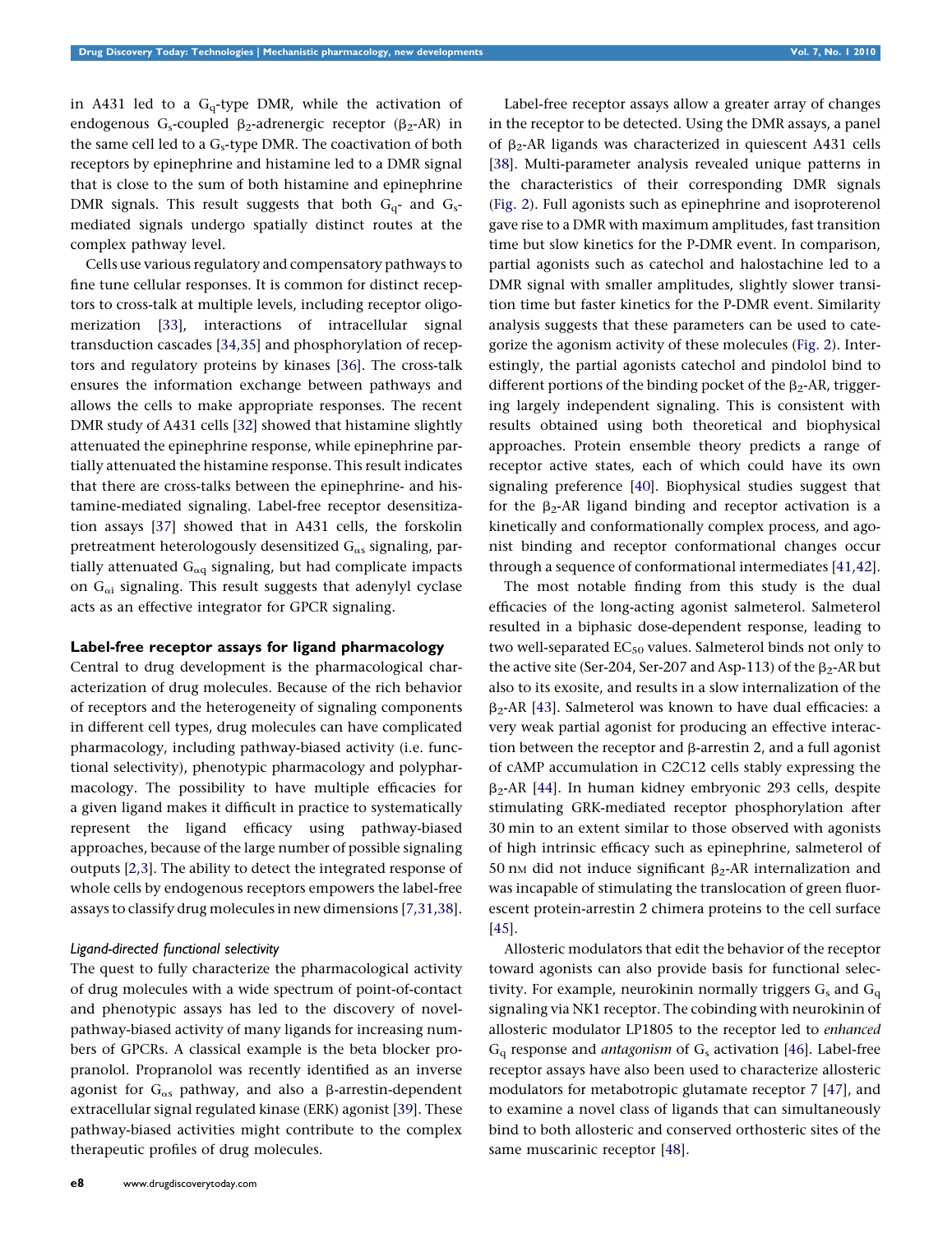<span id="page-4-0"></span>

Drug Discovery Today: Technologies

Figure 2. Characteristics of  $\beta_2$ -AR agonist DMR signals of quiescent A431 cells. (a)–(d) Representative DMR signals and structures of a panel of  $\beta_2$ -AR agonists: (a) catechol of 500  $\mu$ M; (b) dopamine of 32  $\mu$ M; (c) norepinephrine of 100 nM; and (d) (-)epinephrine of 8 nM; each at the saturating concentration. (e) The heat map classification of  $\beta_2$ -AR agonist pharmacology based on the characteristics of their corresponding DMR signals. Data used were from Ref. [[36\]](#page-6-0). The heat map was generated using the Euclidean hierarchical cluster analysis (Ref. [\[57\]](#page-6-0)), after all DMR parameters were normalized to the epinephrine response. Data suggest that the first subgroup consists of full agonists and strong partial agonists including isoproterenol, epinephrine, norepinephrine and salbutamol, while the second group consists of partial agonists including halostachine and dopamine. The third group consists of the beta-blockers with weak partial agonism activity, including labetalol, pindolol, S(-)pindolol, alprenolol, CGP12177 and to certain extent, salmeterol of 100 nm. The weak agonist catechol and the partial agonist xamoterol are between the second and third group. Salmeterol of 10  $\mu$ M leads to very unique DMR that is similar but not identical to the full agonists.

Protease activator receptor-1 (PAR1) plays important roles in regulating the permeability of the endothelial cell barrier at the blood–tissue interface. Thrombin activates PAR1 by cleavage of its amino terminus to unmask a tethered ligand [\[49\]](#page-6-0). Synthetic PAR-activating peptides (PAR-APs), corresponding to the first five or six amino acids of the tethered ligand sequences, can directly activate PAR1 [\[50\]](#page-6-0). Using an electric biosensor cellular assay, Hamm and her colleagues [\[51\]](#page-6-0) had found that thrombin increased the permeability of

the monolayer of a human dermal microvascular endothelial cell line HMEC-1 primarily via Rho kinase pathway. Furthermore, thrombin gave rise to relatively lower potency in activating  $Ca^{2+}$  mobilization. However, the opposite order of activation was observed for the two PAR-AP agonists, SFLLRN-amide and TFLLRNKPDK. A mathematic numerical analysis suggests that the PAR-AP agonists alter receptor/G protein binding to favor  $\rm G_{\alpha q}$  activation over  $\rm G_{\alpha 12/13}$  by  ${\sim}800$ fold.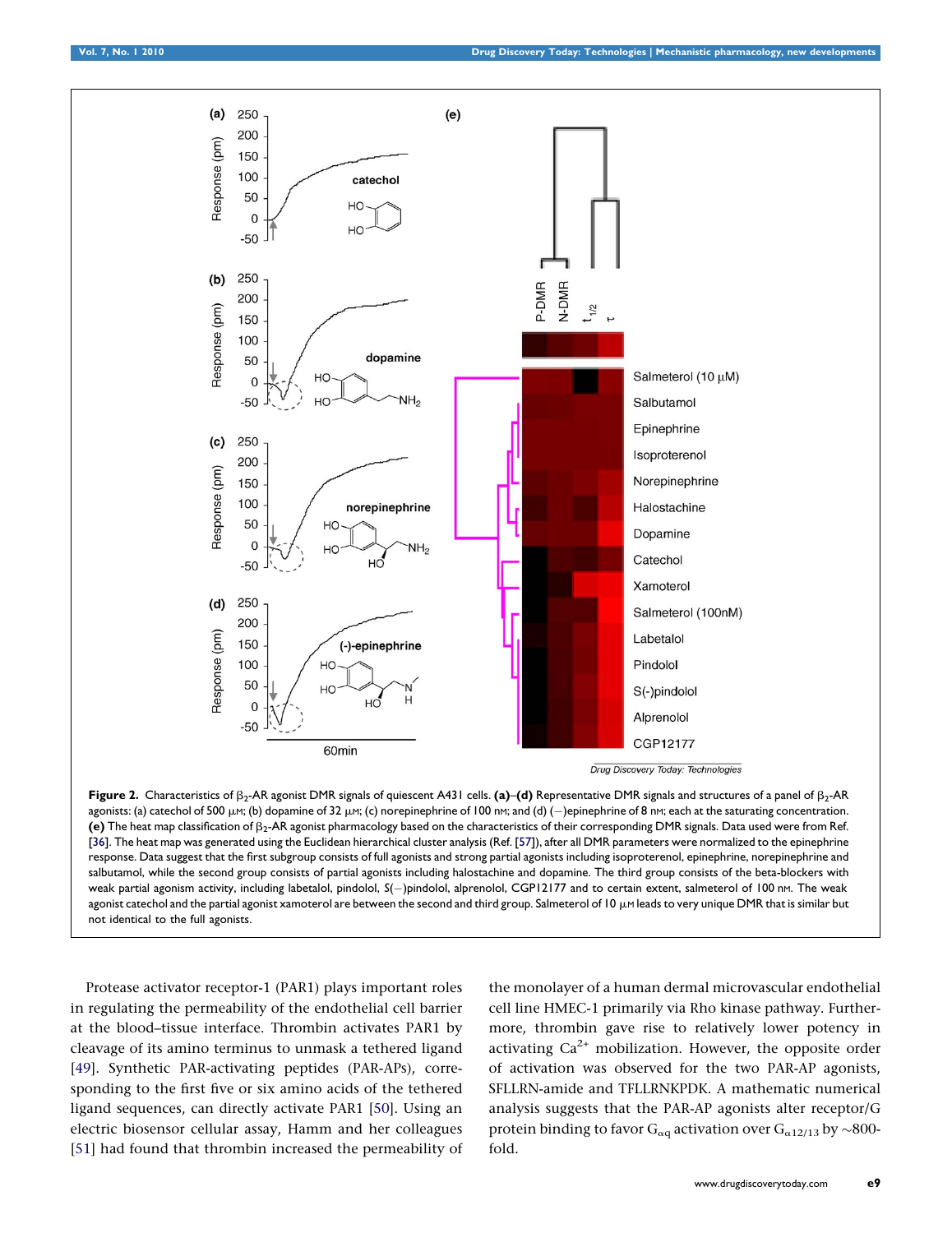# <span id="page-5-0"></span>Phenotypic pharmacology

The cellular environment can influence, sometime determine, the functional responses of receptors, thus to large extent, define drug actions. The cellular-context-dependent drug actions are also viewed as phenotypic pharmacology. The cellular factors that could influence drug actions include the receptor expression level, the diversity in receptor conformations and organizations and the heterogeneity in expression and organization of cytosolic interactants. There are many examples in literature that a given receptor might prefer different signaling pathways when presented in different cellular backgrounds [[52,53](#page-6-0)]. Recently, Peters and Scott [\[54\]](#page-6-0) used cellular impedance assays to characterize several receptors in different cell backgrounds, and found that melanocortin-4 receptor (MC4R) can trigger either  $G_{\alpha s}$  or  $G_{\alpha q}$ coupling in a cellular-context-dependent manner. In HEK-MC4R cells MC4R preferred  $G_{\alpha s}$  coupling, while in CHO-MC4R cells it favored  $G_{\alpha q}$  coupling.

# Conclusion

The evolution of pharmacological assays has led to the discovery of a wide array of cellular behavior of receptors and drug molecules. Label-free receptor assays are emerging as a powerful assay platform to study receptor signaling, and to elucidate crucial nodes of receptor signaling networks. Labelfree receptors also offer new dimensions to characterize and categorize drug molecules. With recent advancements in biosensor instrumentation such as  $Epic^{@}$  system, high throughput screening becomes a reality for the activity assessments of drug molecules acting on native cells including primary cells. The next generation biosensor systems will have higher sensitivity and spatial resolution in directions perpendicular and/or parallel to the sensor surface [[55,56](#page-6-0)]. It will be possible to characterize receptor biology and ligand pharmacology in single cells, and in mixed populations of cells such as tissue cells, reprogramed cells and unpurified primary cells. Together with smarter assay design and development of novel methodologies, label-free receptor assays will provide new perspectives in cell biology and drug pharmacology.

#### Related articles

- Fang, Y. et al. (2006) Resonant waveguide grating biosensor for living cell sensing. Biophys. J. 91, 1925–1940
- Fang, Y. et al. (2008) Label-free cell assays for GPCR screening. Comb. Chem. High Throughput Screen. 11, 357–369

Kenakin, T. (2009) Cellular assays as portals to seven-transmembrane receptor-based drug discovery. Nat. Rev. Drug Discov. 8, 617–626 McGuinness, R. (2007) Impedance-based cellular assay technologies: recent advances, future promise. Curr. Opin. Pharmacol. 7, 535–540

#### Links

- For  ${\sf Epic}^{\circledR}$  system: [http://www.corning.com/lifesciences/us\\_canada/](http://www.corning.com/lifesciences/us_canada/en/whats_new/epic_system.aspx) [en/whats\\_new/epic\\_system.aspx](http://www.corning.com/lifesciences/us_canada/en/whats_new/epic_system.aspx)
- For Cell $Key^{TM}$  system: [http://www.mdssciex.com/products/](http://www.mdssciex.com/products/instruments/cellkey_new/default.asp?s=1) [instruments/cellkey\\_new/default.asp?s=1](http://www.mdssciex.com/products/instruments/cellkey_new/default.asp?s=1)
- For xCELLigence system: [http://www.aceabio.com/Company/](http://www.aceabio.com/Company/index.htm) [index.htm](http://www.aceabio.com/Company/index.htm)
- For SRU BIND system: <http://srubiosystems.com/>

# Acknowledgement

This work is supported partially by National Institutes of Health Grant 5U54MH084691.

#### References

- 1 Kenakin, T.P. (2005) New concepts in drug discovery: collateral efficacy and permissive antagonism. Nat. Rev. Drug Discov. 4, 919–927
- 2 Galandrin, S. et al. (2007) The evasive nature of drug efficacy: implications for drug discovery. Trends Pharmacol. Sci. 8, 423–430
- 3 Fang, Y. et al. (2008) Label-free cell assays for GPCR screening. Comb. Chem. High Throughput Screen. 11, 357–369
- 4 Oda, K. et al. (2005) A comprehensive pathway map of epidermal growth factor receptor signaling. Mol. Syst. Biol. 1, 0010
- 5 Jordan, J.D. et al. (2000) Signaling networks: the origins of cellular multitasking. Cell 103, 193–200
- 6 Kholodenko, B.N. (2003) Four-dimensional organization of protein kinase signaling cascades: the roles of diffusion, endocytosis and molecular motors. J. Exp. Biol. 206, 2073–2082
- 7 Kenakin, T. (2009) Cellular assays as portals to seven-transmembrane receptor-based drug discovery. Nat. Rev. Drug Discov. 8, 617–626
- 8 Fang, Y. et al. (2006) Resonant waveguide grating biosensor for living cell sensing. Biophys. J. 91, 1925–1940
- 9 Fang, Y. (2006) Label-free cell-based assays with optical biosensors in drug discovery. Assays Drug Dev. Technol. 4, 583–595
- 10 Leatherbarrow, R.J. and Edwards, P.R. (1999) Analysis of molecular recognition using optical biosensors. Curr. Opin. Chem. Biol. 3, 544–547
- 11 Tollin, G. et al. (2003) Techniques: plasmon-waveguide resonance (PWR) spectroscopy as a tool to study ligand–GPCR interactions. Trends Pharmacol. Sci. 24, 655–659
- 12 Tiruppathi, C. et al. (1992) Electrical method for detection of endothelial cell shape change in real time: assessment of endothelial barrier function. Proc. Natl. Acad. Sci. U. S. A. 89, 7919–7923
- 13 Ramsden, J.J. et al. (1994) Kinetics of adhesion and spreading of animal cells. Biotechnol. Bioeng. 43, 939–945
- 14 Xiao, C. et al. (2002) Assessment of cytotoxicity using electric cellsubstrate impedance sensing: concentration and time response function approach. Anal. Chem. 74, 5748–5753
- 15 McGuinness, R. (2007) Impedance-based cellular assay technologies: recent advances, future promise. Curr. Opin. Pharmacol. 7, 535–540
- 16 Yu, N. et al. (2006) Real-time monitoring of morphological changes in living cells by electronic cell sensor arrays: an approach to study G proteincoupled receptors. Anal. Chem. 78, 35–43
- 17 Li, P. et al. (2004) Label-free assays on the BIND system. J. Biomol. Screen. 9, 481–490
- 18 Fang, Y. (2007) Non-invasive optical biosensor for probing cell signaling. Sensors 7, 2316–2329
- 19 Fang, Y. et al. (2009) Resonant waveguide grating biosensor for whole cell GPCR assays. In G Protein-coupled Receptors in Drug Discovery (Leifert, W.R., ed.), pp. 239–252, Humana Press
- 20 Fang, Y. et al. (2005) Characteristics of dynamic mass redistribution of EGF receptor signaling in living cells measured with label free optical biosensors. Anal. Chem. 77, 5720–5725